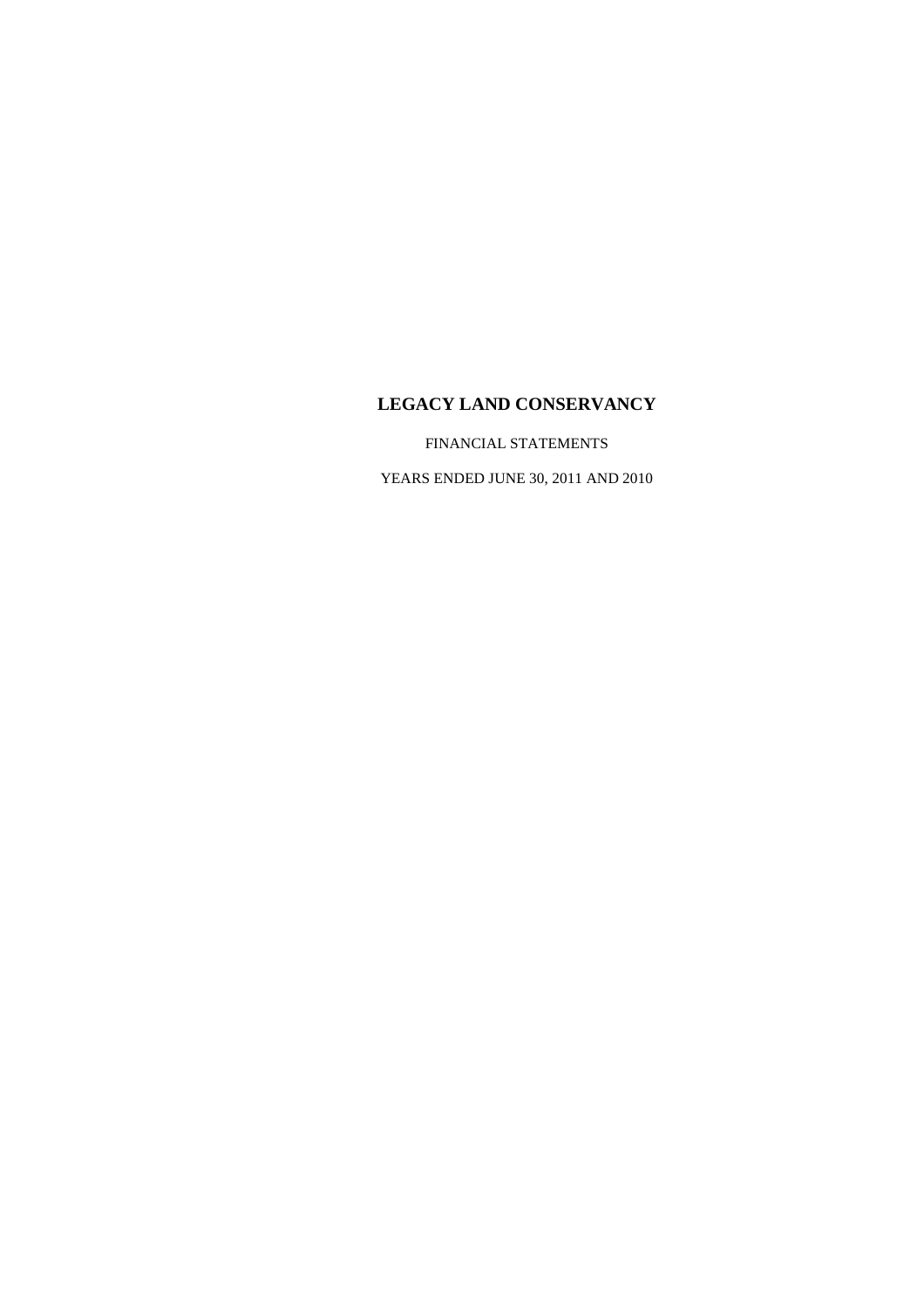## TABLE OF CONTENTS

Page

| Independent Auditor's Report                                 |                       |
|--------------------------------------------------------------|-----------------------|
| <b>Financial Statements:</b>                                 |                       |
| <b>Statements of Financial Position</b>                      | $\mathcal{D}_{\cdot}$ |
| <b>Statements of Activities</b>                              | 3                     |
| <b>Statements of Cash Flows</b>                              | 4                     |
| Notes to the Financial Statements                            | $5 - 11$              |
| Supplemental Information:                                    |                       |
| <b>Statements of Functional Expenses</b>                     | 12                    |
| Statement of Temporary and Permanently Restricted Net Assets | 13                    |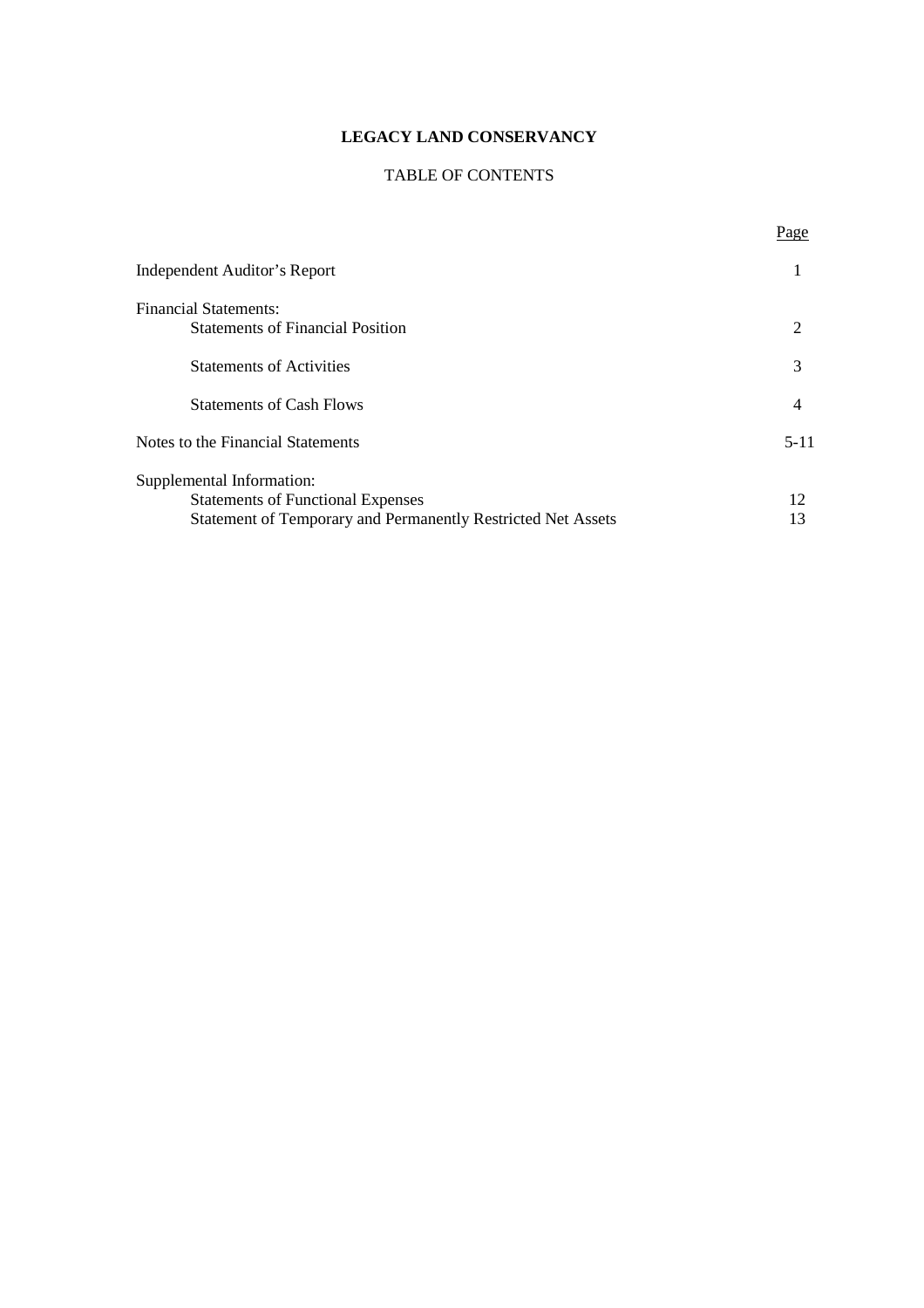# MARKOWSKI & COMPANY **CERTIFIED PUBLIC ACCOUNTANTS**

2880 SPRING ARBOR ROAD • JACKSON • MICHIGAN • 49203 PHONE (517) 782-9351 • FAX (517) 782-0599

RONALD L. MARKOWSKI, CPA DOUGLAS E. ATKINS, CPA **MICHIGAN ASSOCIATION OF** SCOTT O. McLANE CERTIFIED PUBLIC ACCOUNTANTS RANDALL D. BIDDIX, CPA<br>RETIRED PARTNER: K. LAVERNE MARKOWSKI, CPA (1961-2006)

**MEMBERS:** AMERICAN INSTITUTE OF CERTIFIED PUBLIC ACCOUNTANTS

**ESTATE PLANNING COUNCIL OF SOUTH CENTRAL MICHIGAN** 

#### **Independent Auditor's Report**

The Board of Directors Legacy Land Conservancy Ann Arbor, Michigan

We have audited the accompanying statements of financial position of the **Legacy Land Conservancy** (the "Agency"), a Michigan non-profit corporation, as of June 30, 2011 and 2010, and the related statements of activities and cash flows for the years then ended. These financial statements are the responsibility of the Agency's management. Our responsibility is to express an opinion on these financial statements based on our audits.

We conducted our audits in accordance with auditing standards generally accepted in the United States of America. Those standards require that we plan and perform the audit to obtain reasonable assurance about whether the financial statements are free of material misstatement. An audit includes examining, on a test basis, evidence supporting the amounts and disclosures in the financial statements. An audit also includes assessing the accounting principles used and significant estimates made by management, as well as evaluating the overall financial statement presentation. We believe that our audits provide a reasonable basis for our opinion.

In our opinion, the financial statements referred to above present fairly, in all material respects, the financial position of the **Legacy Land Conservancy** as of June 30, 2011 and 2010, and the changes in its net assets and its cash flows for the years then ended in conformity with accounting principles generally accepted in the United States of America.

Our audits were conducted for the purpose of forming an opinion on the financial statements as a whole. The supplemental information on pages 12 and 13 are presented for purposes of additional analysis and are not a required part of the financial statements. Such information is the responsibility of management and was derived from and relates directly to the underlying accounting and other records used to prepare the financial statements. The information has been subjected to the auditing procedure applied in the audits of the financial statements and certain additional procedures, including comparing and reconciling such information directly to the underlying accounting and other records used to prepare the financial statements or to the financial statements themselves, and other procedures in accordance with auditing standards generally accepted in the United States of America. In our opinion, the information is fairly stated in all material respects in relation to the financial statements taken as a whole.

Montsoushit Company

**MARKOWSKI & COMPANY CPAs August 5, 2011**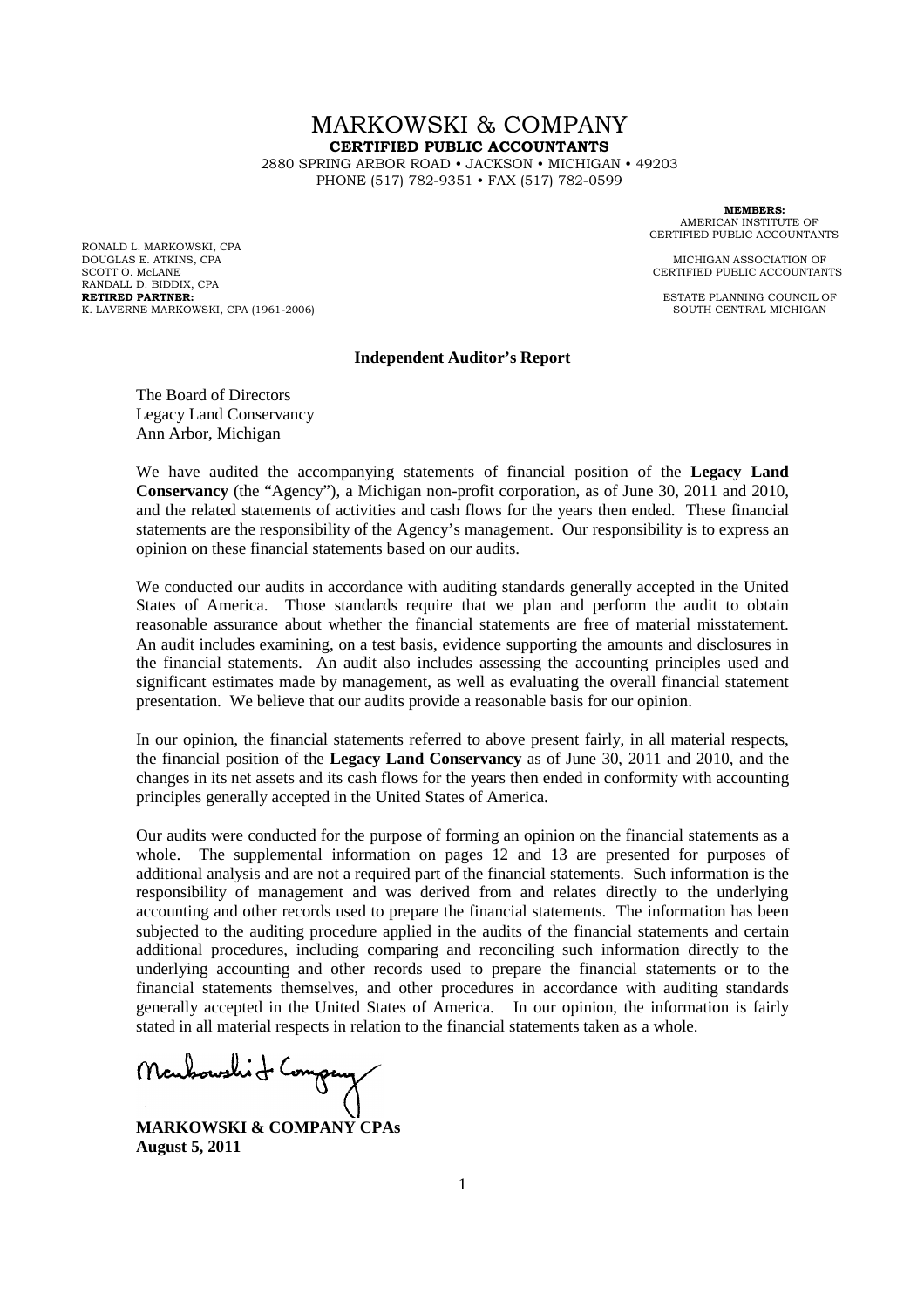## **LEGACY LAND CONSERVANCY** STATEMENTS OF FINANCIAL POSITION June 30, 2011 and 2010

|                                               |               | 2011      | 2010            |
|-----------------------------------------------|---------------|-----------|-----------------|
| <b>ASSETS:</b>                                |               |           |                 |
| Current assets:                               |               |           |                 |
| Cash and cash equivalents                     | $\mathcal{S}$ | 615,700   | \$<br>375,601   |
| <b>Investments</b>                            |               | 620,471   | 548,487         |
| Pledges receivable                            |               | 500       | 900             |
| Grants receivable                             |               | 1,045     | 510             |
| Accrued interest receivable                   |               | 2,235     | 3,718           |
| Prepaid and deferred expenses                 |               | 8,496     | 2,623           |
| Total current assets                          |               | 1,248,447 | 931,839         |
| Fixed assets, net of accumulated depreciation |               | 1,235     |                 |
| Other Assets:                                 |               |           |                 |
| Preserves - Encumbered                        |               | 1,295,150 | 1,295,150       |
| Preserves - Unencumered                       |               | 2,379,853 | 2,379,853       |
| Land held for sale                            |               | 150,000   | 150,000         |
| <b>Conservation easements</b>                 |               | 61        | 57              |
| Total other assets                            |               | 3,825,064 | 3,825,060       |
|                                               |               |           |                 |
| <b>TOTAL ASSETS</b>                           | S.            | 5,074,746 | \$<br>4,756,899 |
| <b>LIABILITIES:</b>                           |               |           |                 |
| <b>Current Liabilities:</b>                   |               |           |                 |
| Accounts payable                              | \$            | 10,554    | \$<br>1,355     |
| Accrued expenses                              |               | 16,657    | 13,659          |
| Total current liabilities                     |               | 27,211    | 15,014          |
| <b>NET ASSETS:</b>                            |               |           |                 |
| Unrestricted                                  |               | 2,837,631 | 2,817,151       |
| Temporarily restricted                        |               | 266,076   | 85,448          |
| Permanently restricted                        |               | 1,943,828 | 1,839,286       |
| Total net assets                              |               | 5,047,535 | 4,741,885       |
|                                               |               |           |                 |
| TOTAL LIABILITIES AND NET ASSETS              | \$            | 5,074,746 | \$<br>4,756,899 |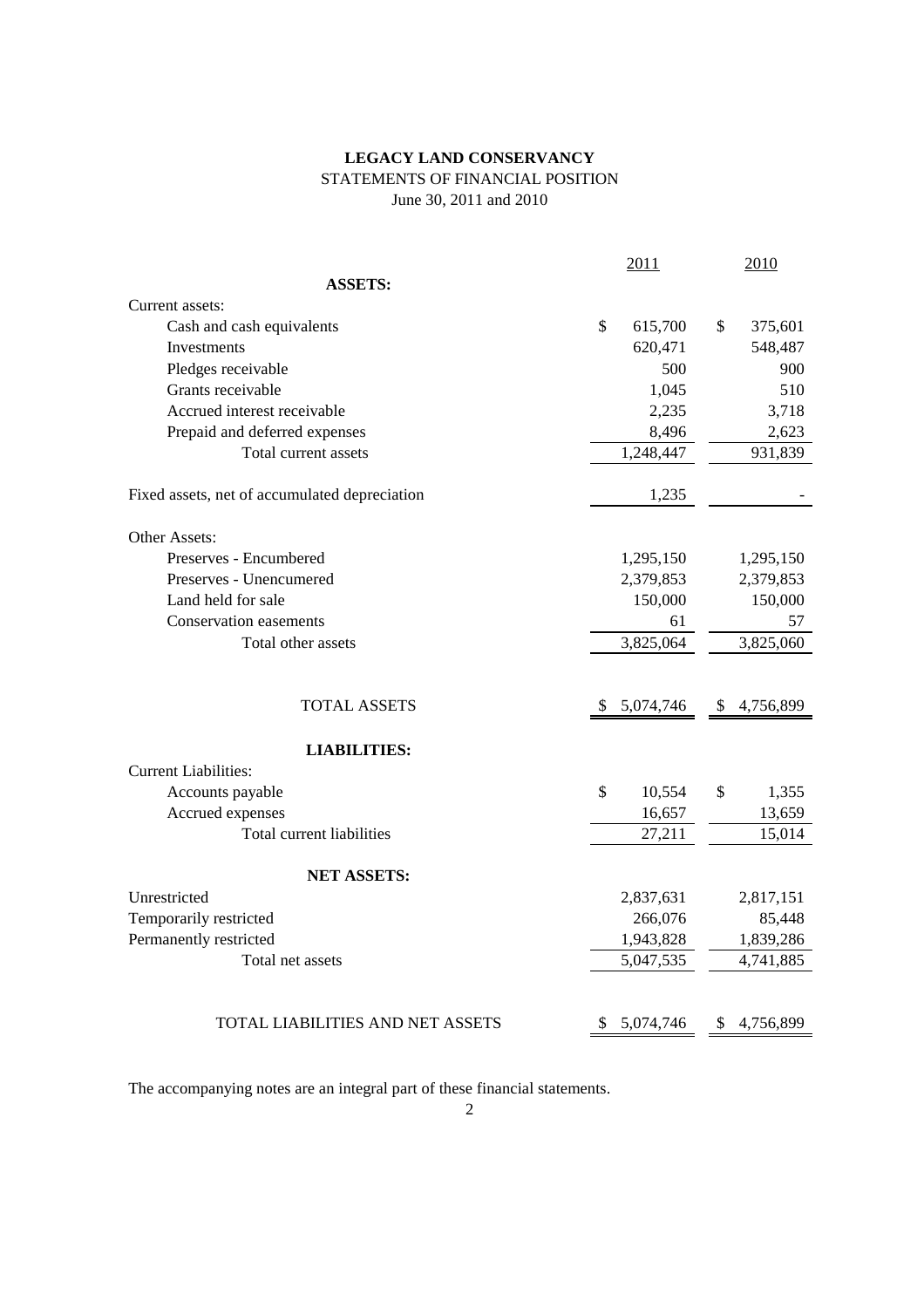STATEMENTS OF ACTIVITIES

Years Ended June 30, 2011 and 2010

|                                                                |               |                          | 2011                     |               | 2010          |
|----------------------------------------------------------------|---------------|--------------------------|--------------------------|---------------|---------------|
|                                                                |               | Temporarily              | Permanently              |               |               |
|                                                                | Unrestricted  | Restricted               | Restricted               | Total         | Total         |
| <b>Revenues:</b>                                               |               |                          |                          |               |               |
| Contributions                                                  | \$<br>124,039 | 201,187<br>\$            | \$<br>10,000             | 335,226<br>\$ | 341,120<br>\$ |
| Grants                                                         | 139,047       | 37,600                   |                          | 176,647       | 136,129       |
| Fundraising events                                             | 49,607        |                          |                          | 49,607        | 1,085         |
| Interest and dividends                                         | 3,789         |                          | 9,001                    | 12,790        | 5,255         |
| Realized and unrealized investment gains (losses), net of fees |               |                          | 85,007                   | 85,007        | 10,961        |
| Contract income                                                | 3,000         |                          |                          | 3,000         | 1,425         |
| Acquisition of easements/development rights                    | 612,000       |                          |                          | 612,000       | 1,417,000     |
| Acquisition of donated land                                    |               |                          |                          |               | 150,000       |
| Miscellaneous                                                  | 3,039         |                          |                          | 3,039         | 4,562         |
| Net assets reclassified from/to restricions:                   | 57,625        | (58, 159)                | 534                      |               |               |
| Total revenues                                                 | 992,146       | 180,628                  | 104,542                  | 1,277,316     | 2,067,537     |
| <b>Expenses:</b>                                               |               |                          |                          |               |               |
| Program services                                               | 252,700       |                          |                          | 252,700       | 195,891       |
| Fundraising                                                    | 68,130        |                          |                          | 68,130        | 32,981        |
| Management & General                                           | 38,840        |                          |                          | 38,840        | 40,697        |
| Expense of easements/development rights                        | 611,996       |                          | $\overline{\phantom{0}}$ | 611,996       | 1,416,992     |
| Total expenses                                                 | 971,666       | $\overline{\phantom{a}}$ | $\overline{\phantom{a}}$ | 971,666       | 1,686,561     |
| <b>Increase (Decrease) in Net Assets</b>                       | 20,480        | 180,628                  | 104,542                  | 305,650       | 380,976       |
| <b>Net Assets - Beginning of Year</b>                          | 2,817,151     | 85,448                   | 1,839,286                | 4,741,885     | 4,360,909     |
| <b>Net Assets - End of Year</b>                                | \$2,837,631   | 266,076<br>S.            | \$1,943,828              | \$5,047,535   | \$4,741,885   |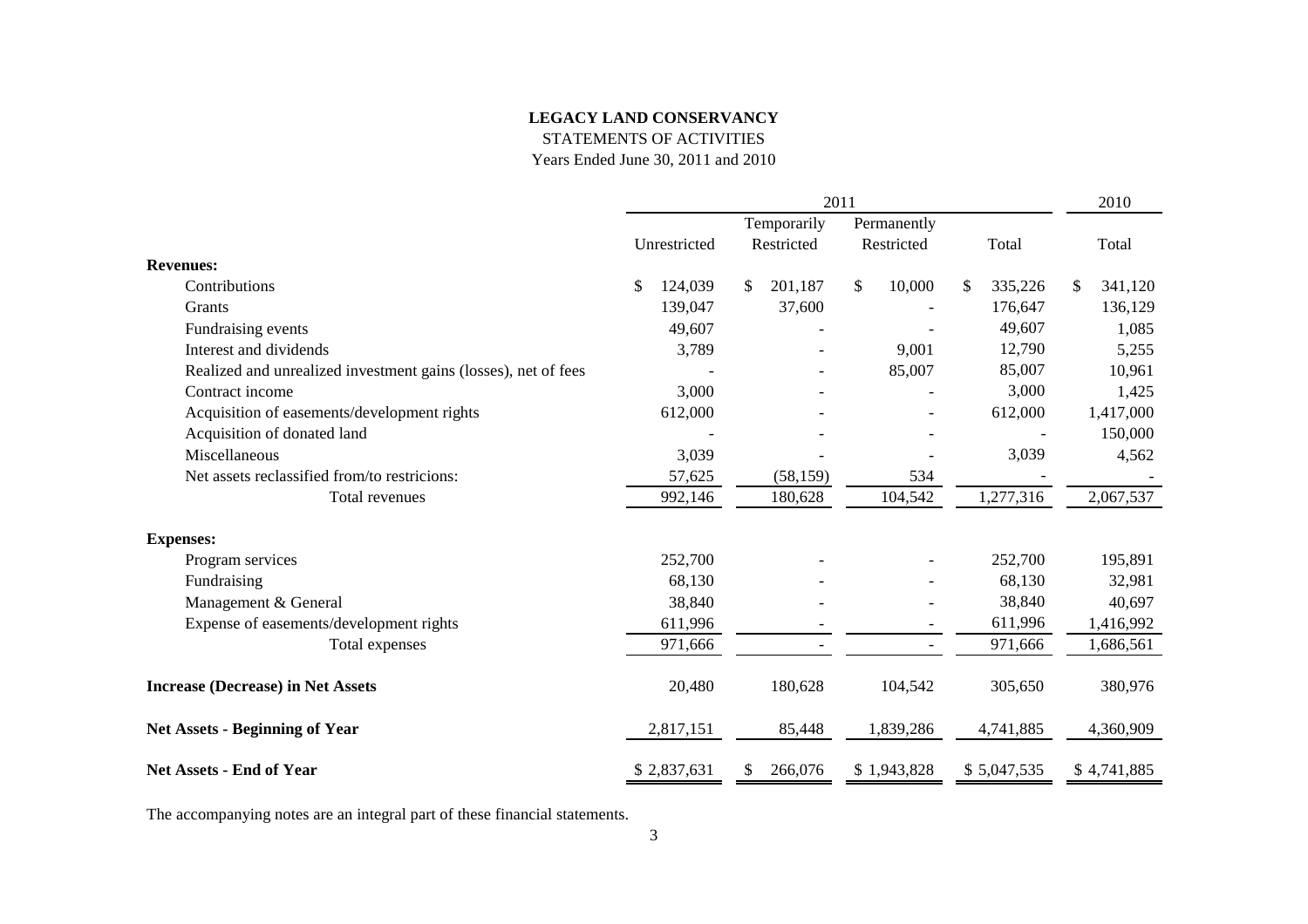STATEMENTS OF CASH FLOWS

Years Ended June 30, 2011 and 2010

|                                                                | 2011          |               | 2010       |
|----------------------------------------------------------------|---------------|---------------|------------|
| <b>CASH FLOWS FROM OPERATING ACTIVITIES:</b>                   |               |               |            |
| Increase (decrease) in net assets                              | \$<br>305,650 | $\mathcal{S}$ | 380,976    |
| Adjustments to reconcile the increase (decrease) in net assets |               |               |            |
| to net cash provided by operating activities:                  |               |               |            |
| Non-cash contribution of land/preserves (net)                  |               |               | (150,000)  |
| Non-cash acquisition of easement/developmental rights          | (4)           |               | (8)        |
| Loss on sale of preserves/property                             |               |               |            |
| Unrealized gain on investments                                 |               |               | (10, 961)  |
| Change in operating assets and liabilities:                    |               |               |            |
| Pledges receivable                                             | 400           |               | 12,300     |
| Grants receivable                                              | (535)         |               | 132,840    |
| Accrued interest receivable                                    | 1,483         |               | (1,963)    |
| Prepaid expenses                                               | (5,873)       |               | 3,483      |
| Accounts payable                                               | 9,199         |               | 892        |
| Accrued expenses                                               | 2,998         |               | 11,383     |
| Net cash provided by operating activities                      | 313,318       |               | 378,942    |
| CASH FLOWS PROVIDED (USED) FROM INVESTING ACTIVITIES:          |               |               |            |
| Net (Purchase) Sale of investments                             | (71, 984)     |               | (411, 644) |
| <b>Purchase of Fixed Asset</b>                                 | (1,235)       |               |            |
| Net cash provided (used) from investing activities             | (73, 219)     |               | (411, 644) |
| Net increase (decrease) in cash and cash equivalents           | 240,099       |               | (32,702)   |
| Cash and cash equivalents - Beginning of year                  | 375,601       |               | 408,303    |
| CASH AND CASH EQUIVALENTS - END OF YEAR                        | \$<br>615,700 | \$            | 375,601    |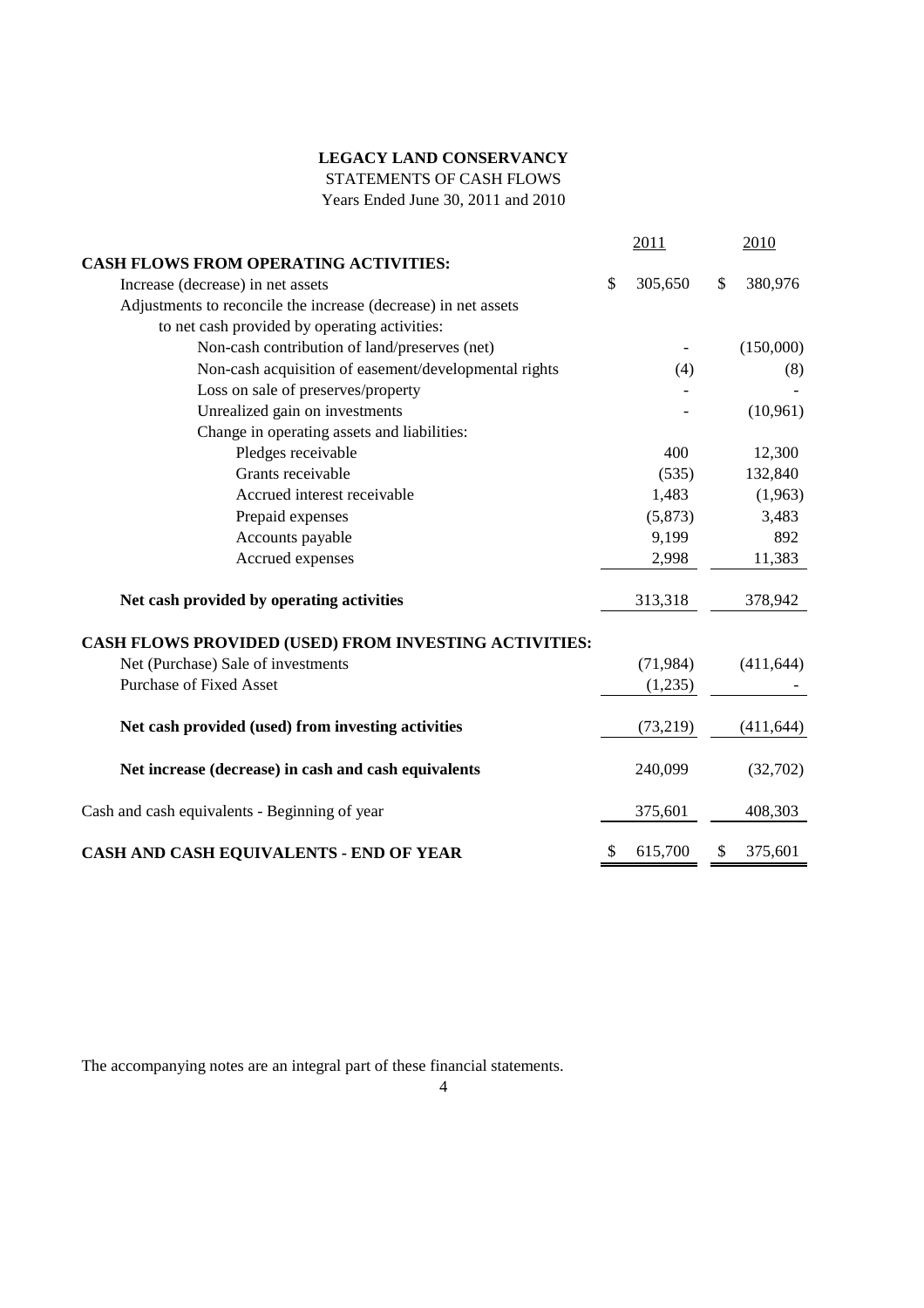## **NOTE A – NATURE OF ACTIVITIES AND SUMMARY OF SIGNIFICANT ACCOUNTING POLICIES:**

**Organization and Tax Status** – The Legacy Land Conservancy (the Agency) is a not-for-profit agency operating in Washtenaw, Jackson and surrounding counties in southeastern Michigan. The mission of the Legacy Land Conservancy is to protect natural areas, working farmlands and open spaces in the area. The Agency accomplishes its mission through three primary activities of acquiring protective interests in conservation land through purchase and donation; advocating for the protection of open space; and caring for the land it owns and monitoring land under its conservation agreements.

The Agency was founded in 1971 and is exempt from federal and state income taxes under the provisions of section 501(c)(3) of the Internal Revenue Code as a charitable agency whereby only unrelated business income, as defined by Section 509(a)(1) of the Code, is subject to federal income tax. The major funding for the Agency is derived from donations, grants and fundraising events.

**Financial Statement Presentation** – The Agency prepares financial statements in accordance with FASB Accounting Standards Codification (ASC) 958-205 and subsections. Accordingly, the Agency is required to report information regarding its financial position and activities according to three classes of net assets: unrestricted net assets, temporarily restricted net assets, and permanently restricted net assets. In addition, the Agency is required to present a statement of cash flows.

*Unrestricted Net Assets* represent the portion of funds available for the general operations and not subject to any donor imposed restrictions.

*Temporarily Restricted Net Assets* represent donations and grants that the donor has specified imposed restrictions that have yet to occur. When a donor imposed restriction is accomplished, temporarily restricted net assets are reclassified to unrestricted net assets.

*Permanently Restricted Net Assets* include encumbered preserves, donor restricted conservation easements on land valued at \$1, and donor contributions to endowment funds maintained by the Agency.

**Basis of Accounting** – The accompanying financial statements have been prepared on the accrual basis of accounting. Accordingly they reflect all significant receivables and payables as of the date of the financial statements.

**Support and Revenue Recognition** – Contributions, including unconditional promises to give, are recorded in the period the gift or promise is received. For financial statement presentation purposes, the Agency has elected to report temporarily restricted assets whose requirements were fulfilled in the same period that the contribution was received, as unrestricted activities.

**Donated Services** - A number of volunteers have donated their time and perform a variety of tasks that assist the Agency in the completion of its mission. As these services do not meet the criteria for recognition as contributed services in accordance with generally accepted accounting principles, no amounts for support or revenue recognition have been recorded.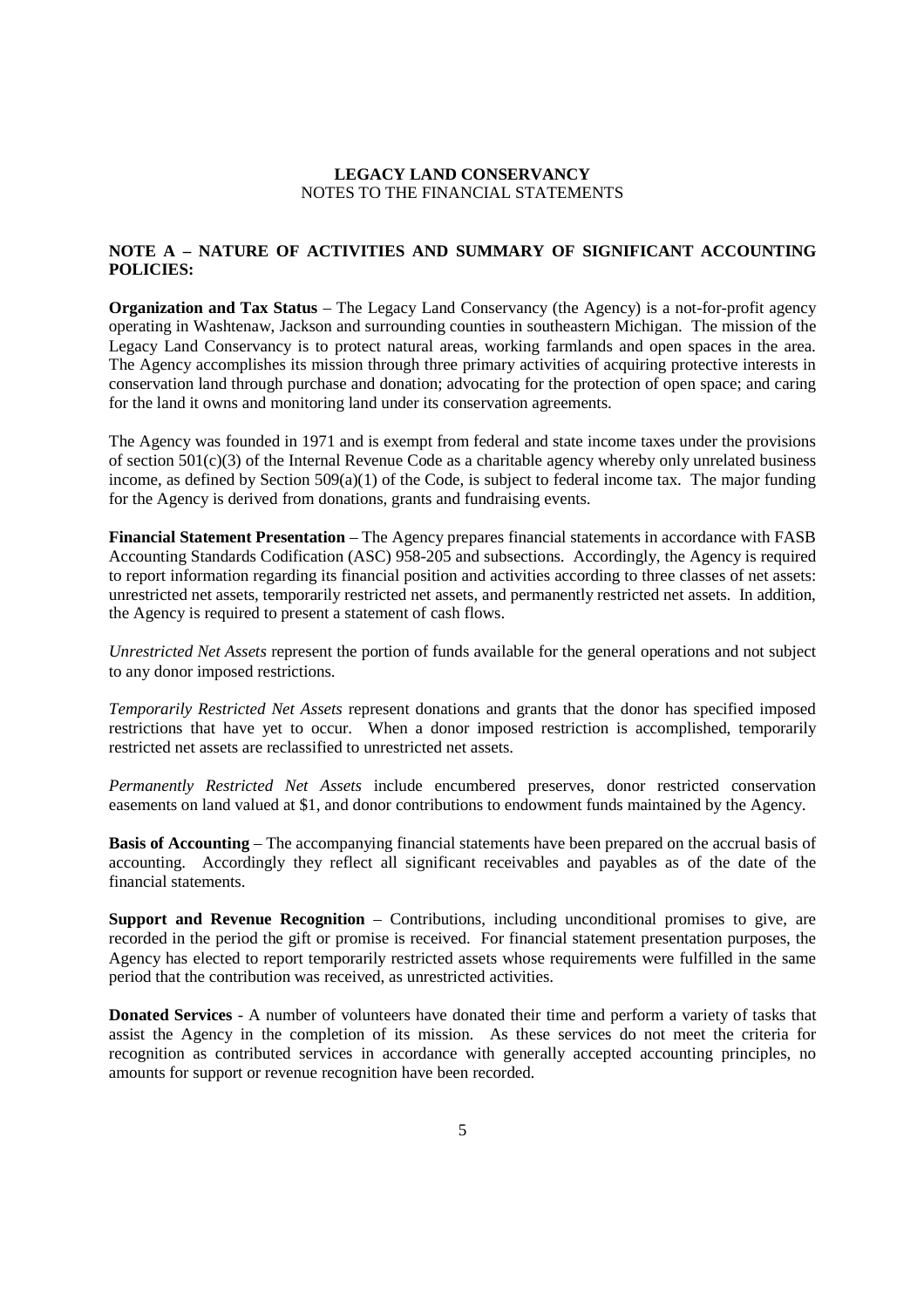## **NOTE A – NATURE OF ACTIVITIES AND SUMMARY OF SIGNIFICANT ACCOUNTING POLICIES (continued):**

**Functional Expenses** – The Agency accumulates and records operating expenses according to the nature of the expense that was incurred (see the statement of functional expenses). These functional expenses are allocated and reported on the statement of activities in three functional categories; program services, fundraising and management and general expenses. The allocation to these functional categories is based on management's records of time allocated by the staff.

**Use of Estimates** – The preparation of financial statements in conformity with accounting principles generally accepted in the United States of America requires management to make estimates and assumptions that affect certain reported amounts and disclosures. Accordingly, actual results could differ from those estimates.

**Cash and Cash Equivalents** – Cash and cash equivalents include checking accounts, cash on hand and highly liquid investments, such as certificate of deposits and money markets, with maturity dates of less than three months. The carrying value of cash and cash equivalents approximates fair value as a result of the short maturities of those financial instruments.

**Investments** – The Agency records investments in accordance with FASB ASC 958-320 and subsections. This standard requires that investments in equity securities with readily determinable fair values and all investments in debt securities be measured at fair value in the statements of financial position. Fair value of marketable equity and debt securities is based on quoted market prices as of the date of the financial position. Alternate investments are stated at the fair value of their underlying assets and allocated to the investors in proportion to the investor's ownership percentage. Realized gains and losses are determined based on specific cost identification.

**Fixed Assets** – The Agency capitalizes all new equipment and improvements with a useful life of greater than one year and a cost of greater than \$1,000. Major renewals and improvements are capitalized, while replacements, maintenance and repairs which do not materially extend the useful lives of the assets are expensed. Donated or contributed fixed assets are capitalized if the estimated fair market value is \$1,000 or greater. The assets are depreciated using straight-line method over their estimated useful life.

**Preserves (Parcels of Land)** – The property of the Agency consists of parcels of land in southeastern Michigan received at various times from various donors. The Agency owns all residual rights associated with these properties. Such property is recorded as revenue and other asset at the time the property is received. The basis of the donation is the fair value of the property as of the date donated as determined by the most recent appraisal prepared by an independent qualified appraiser.

**Conservation Easements** – It is the policy of the Agency to record the donation or acquisition of an easement at its fair market value, in accordance with the most recent appraisal if available, as an income and expense item on the Agency's financial statements. These easements held by the Agency are more akin to liabilities than assets, due to the annual monitoring obligation. As a result of this, and because a perpetual conservation easement essentially represents an extinguishment of rights to develop land, these easements are recorded as an asset with a value of \$1.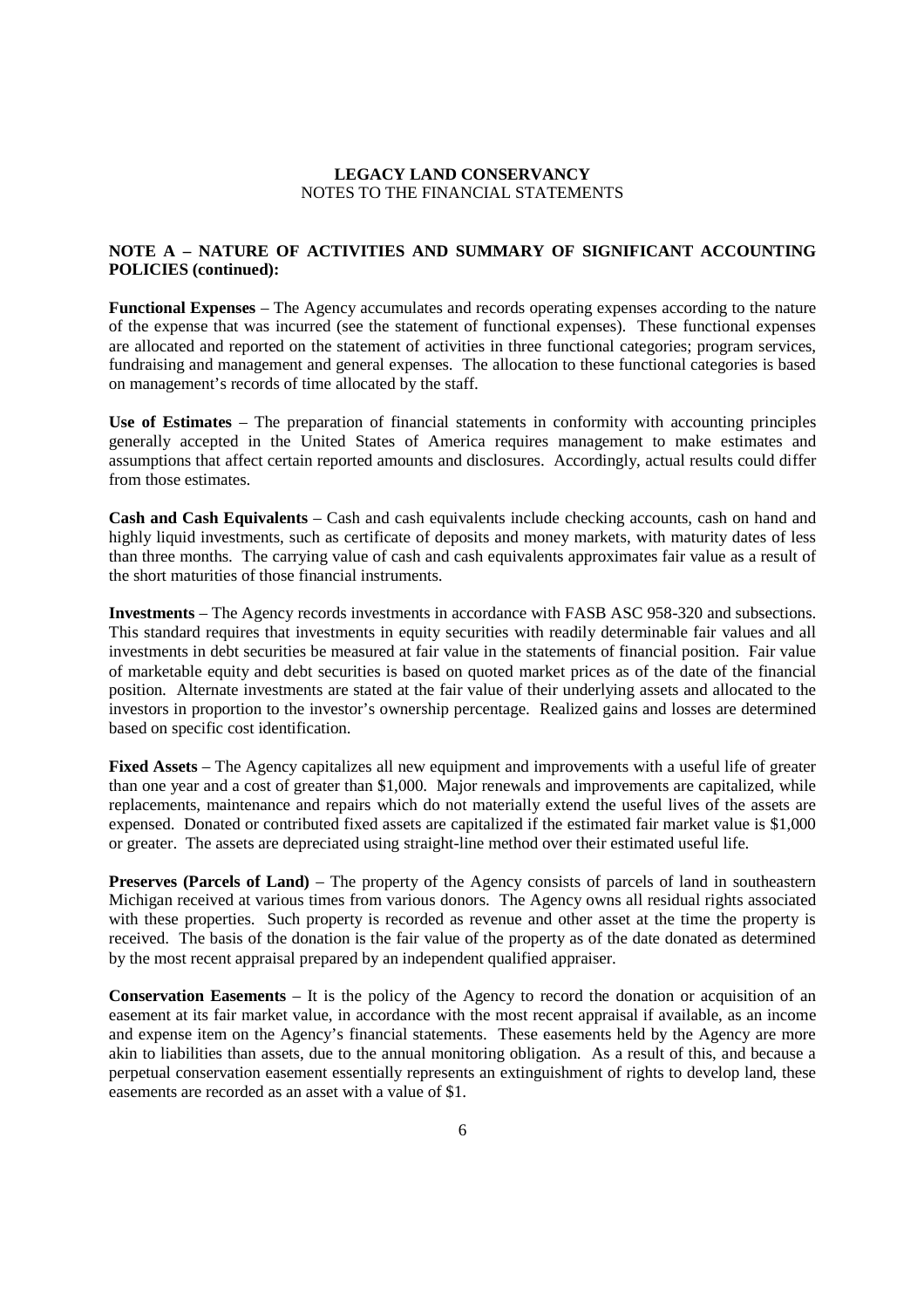## **NOTE A – NATURE OF ACTIVITIES AND SUMMARY OF SIGNIFICANT ACCOUNTING POLICIES (continued):**

**Beneficial Interest in Perpetual Trust –** The Agency has adopted Statement of Financial Standards (SFAS) No. 136, *Transfers of Assets to a Not-for-Profit Organization or Charitable Trust that Raises or Holds Contributions for Others.* In accordance with SFAS No. 136, the funds held at a Community Foundation are only recorded at the spendable balance that is available to the Agency.

**Compensated Absences -** Vested and accumulated vacation leave is reported as an expense and a liability when the obligation becomes determinable. No liability is accrued for nonvesting rights to receive sick pay benefits.

### **NOTE B – CASH AND CASH EQUIVALENTS**

As stated in Note A – Nature of Activities and Summary of Significant Accounting Policies, cash and cash equivalents include funds with maturity dates of less than three months. All account balances were within the limits of coverage provided by the Federal Deposit Insurance Corporation. Cash and cash equivalents are summarized as follows:

|                                |    | <u>2011</u> |    | 2010    |
|--------------------------------|----|-------------|----|---------|
| Petty Cash                     | \$ | 113         | S  | 113     |
| Demand (checking) accounts     |    | 13,482      |    | 4,262   |
| <b>Certificates of Deposit</b> |    | 238,469     |    | 233,686 |
| Money Market funds             |    | 363,636     |    | 137,540 |
| Total                          | S  | 615,700     | -S | 375,601 |
|                                |    |             |    |         |

### **NOTE C – INVESTMENTS**

Investments consist of publicly traded shares of mutual funds and securities, initially recorded at cost, but adjusted to fair value as the market changes. Investments at June 30 are comprised of the following:

|                     | <u>2011</u> |         |    |            |   | 2010    |  |            |
|---------------------|-------------|---------|----|------------|---|---------|--|------------|
|                     |             | Cost    |    | Fair Value |   | Cost    |  | Fair Value |
| <b>Equity Funds</b> |             | 319,731 | \$ | 376,617    | S | 286,837 |  | 282,655    |
| <b>Fixed Income</b> |             | 238,032 |    | 243,854    |   | 261,991 |  | 265,832    |
| Total               |             | 557,763 | S  | 620,471    |   | 548,828 |  | 548,487    |
|                     |             |         |    |            |   |         |  |            |

The following information summarizes the activities for the years ended June  $30<sup>th</sup>$ :

|                                     | 2011     | 2010     |
|-------------------------------------|----------|----------|
| Dividends and interest              | \$12,790 | \$ 5.255 |
| Realized and Unrealized gain (loss) | 87.321   | 10.961   |
| Investment management fees          | (2.314)  | (2,937)  |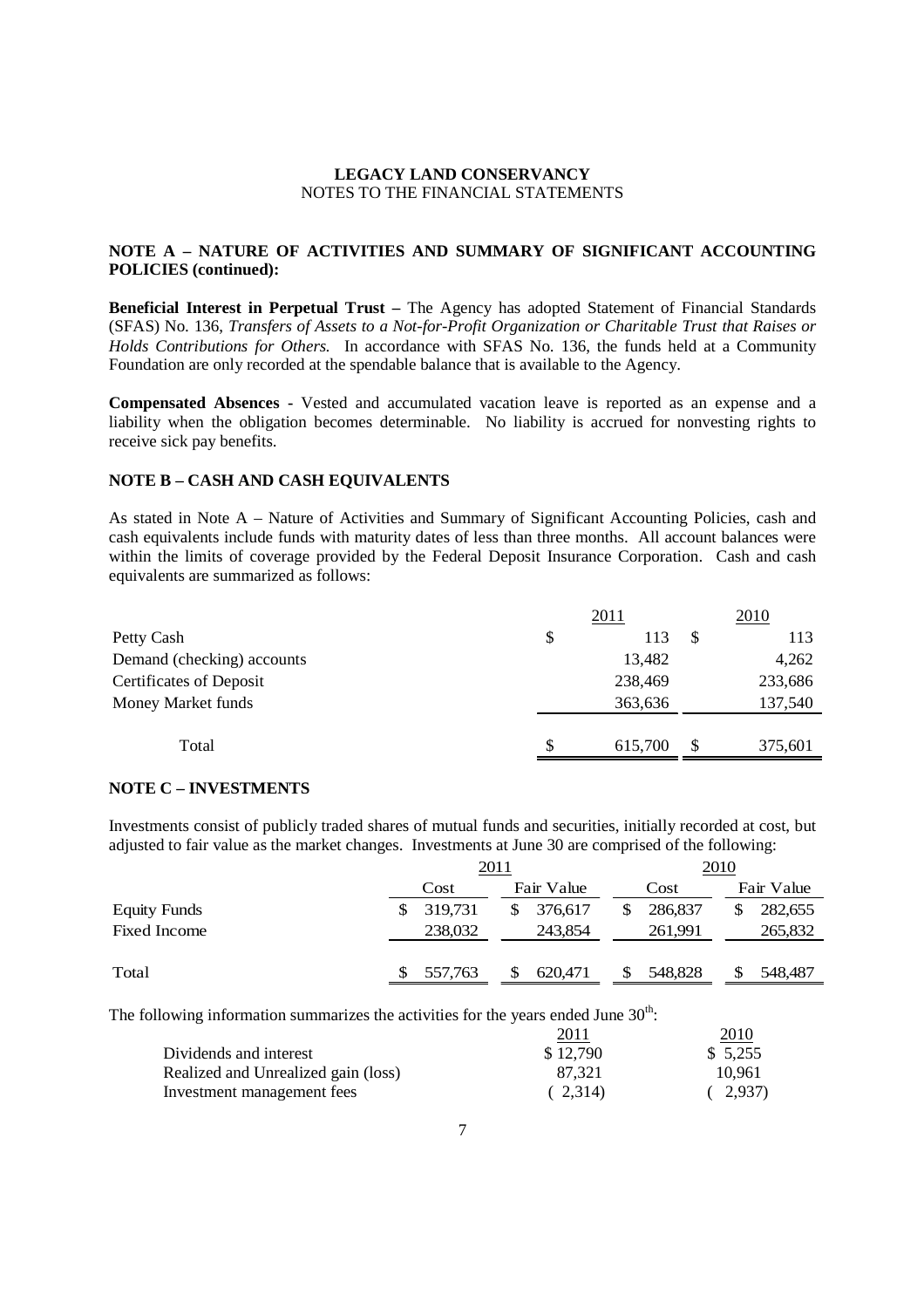#### **NOTE D – PLEDGES RECEIVABLE**

The pledges receivable consists of pledges made to the Forever Fund. The amounts comprising this balance will generally be collected within one year. As a result of the near certainty of collection within a year, the Agency has not applied a present value discount, nor established an allowance for uncollectable amounts as all pledges are deemed collectable.

#### **NOTE E – GRANTS RECEIVABLE**

The Agency records grants as revenue during the period that the funds were earned. The grant receivable as of June 30, 2011 and 2010 was \$1,045 and \$510 respectively, and represents grant dollars earned but not received as of the financial position date.

### **NOTE F – BENEFICIAL INTEREST IN PERPETUAL TRUST**

The Agency is the beneficiary of a perpetual trust held and administered by a Community Foundation. The endowment permits the Foundation to substitute another beneficiary in place of the Agency in the event the Agency ceases to exist, or for other various reasons in accordance with the Foundation's bylaws. As stated in the summary of significant accounting policies, generally accepted accounting policies require the Agency to record the assets held by others at the spendable amount only. The Agency has withdrawn the spendable balance during the fiscal year. As a result no amount of the remaining balance is spendable, or recorded on the financial statements, at the end of the fiscal year June 30, 2011 and 2010. The balance of the trust as of December 31, 2010, the latest date of the fund balance report, is \$50,247.

#### **NOTE G – FIXED ASSETS**

As discussed in the summary of significant accounting policies, qualifying purchases, major renewals and improvements are capitalized, while replacements, maintenance and repairs which do not materially extend the useful lives of the assets are expensed. Upon sale or retirement of fixed assets, the cost and related accumulated depreciation are eliminated from the respective accounts and any resulting gain or loss is included in current operations. As of June 30, 2011 and 2010 the fixed assets includes computer software for \$4,995 which has been fully depreciated. In addition during the year ending June 30, 2011 the Agency acquired leasehold improvements valued at \$1,235 that was put in use during July 2011. There is no depreciation expense during the years ended June 30, 2011 and 2010.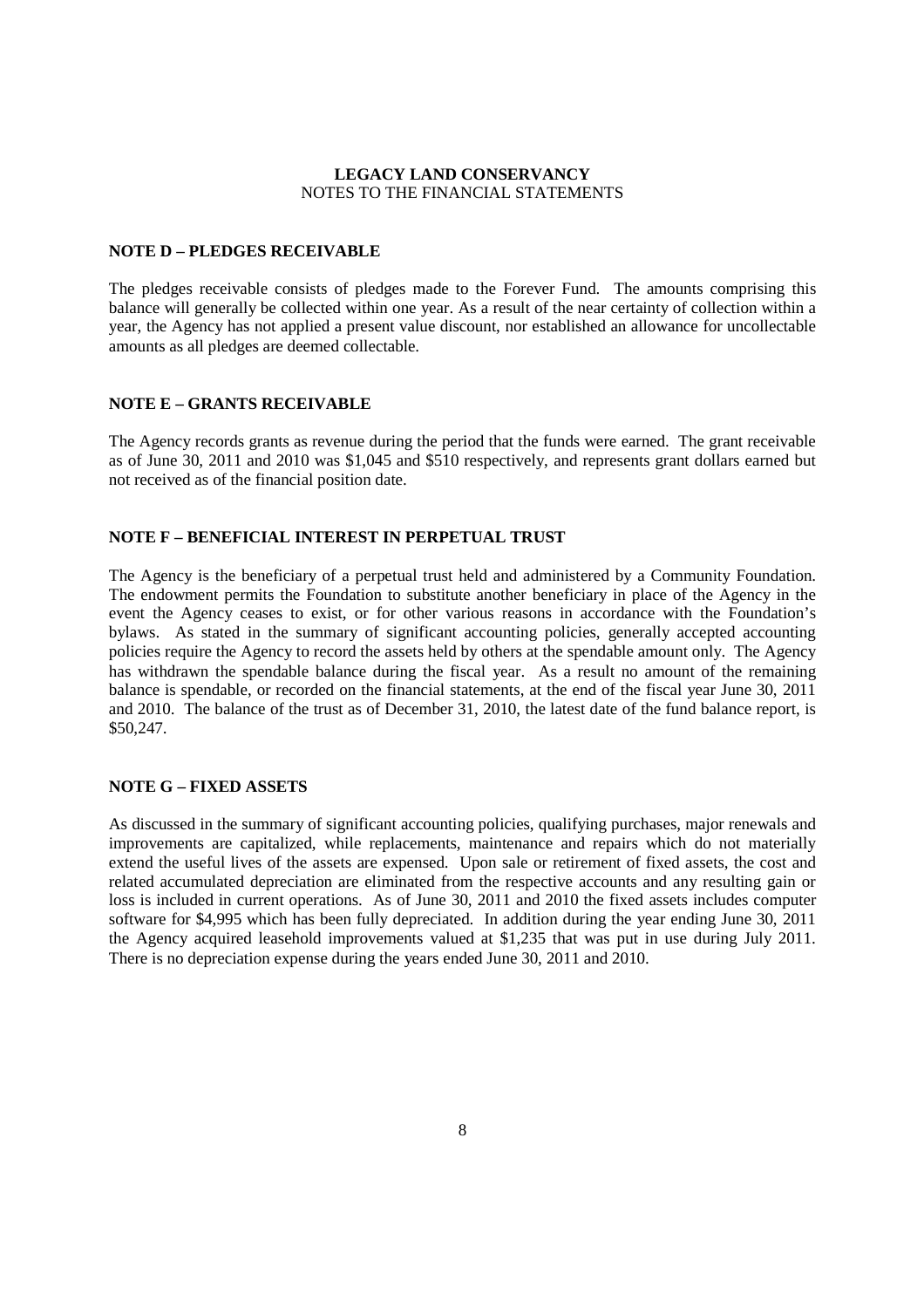## **NOTE H – PRESERVES/LAND HELD FOR SALE**

The preserves of the Legacy Land Conservancy consist of parcels of land in southeastern Michigan received at various times from various donors. Such properties are recorded at fair values as of the date donated, as determined by an independent appraisal. The balance of these accounts is comprised of the following as of June  $30^{\text{th}}$ :

| Acres | 2011          | 2010          |
|-------|---------------|---------------|
|       |               |               |
| 27    | \$<br>115,000 | 115,000<br>\$ |
| 31    | 61,000        | 61,000        |
| 68    | 308,150       | 308,150       |
| 14    | 235,000       | 235,000       |
| 44    | 576,000       | 576,000       |
|       |               |               |
| 49    | 2,379,853     | 2,379,853     |
|       |               |               |
| 5     | 150,000       | 150,000       |
|       |               | \$3,675,003   |
|       |               | \$3,825,003   |

## **NOTE I – CONSERVATION EASEMENTS**

As stated in the summary of significant accounting policies, the Legacy Land Conservancy acquires easements and developmental rights through donations and acquisitions. The policy of the Agency is to record these easements and developmental rights as revenue and expense in the year of the transaction and to record the item for the value of \$1 as an other asset. These transactions are reflected on the statements of activities as revenue, and an expense, resulting in a net increase to conservation easements of \$4 and \$8 as of June 30, 2011 and 2010 respectively. The detail of the easements and developmental rights owned by the Agency are reflected on the schedule of conservation easements included as part this report.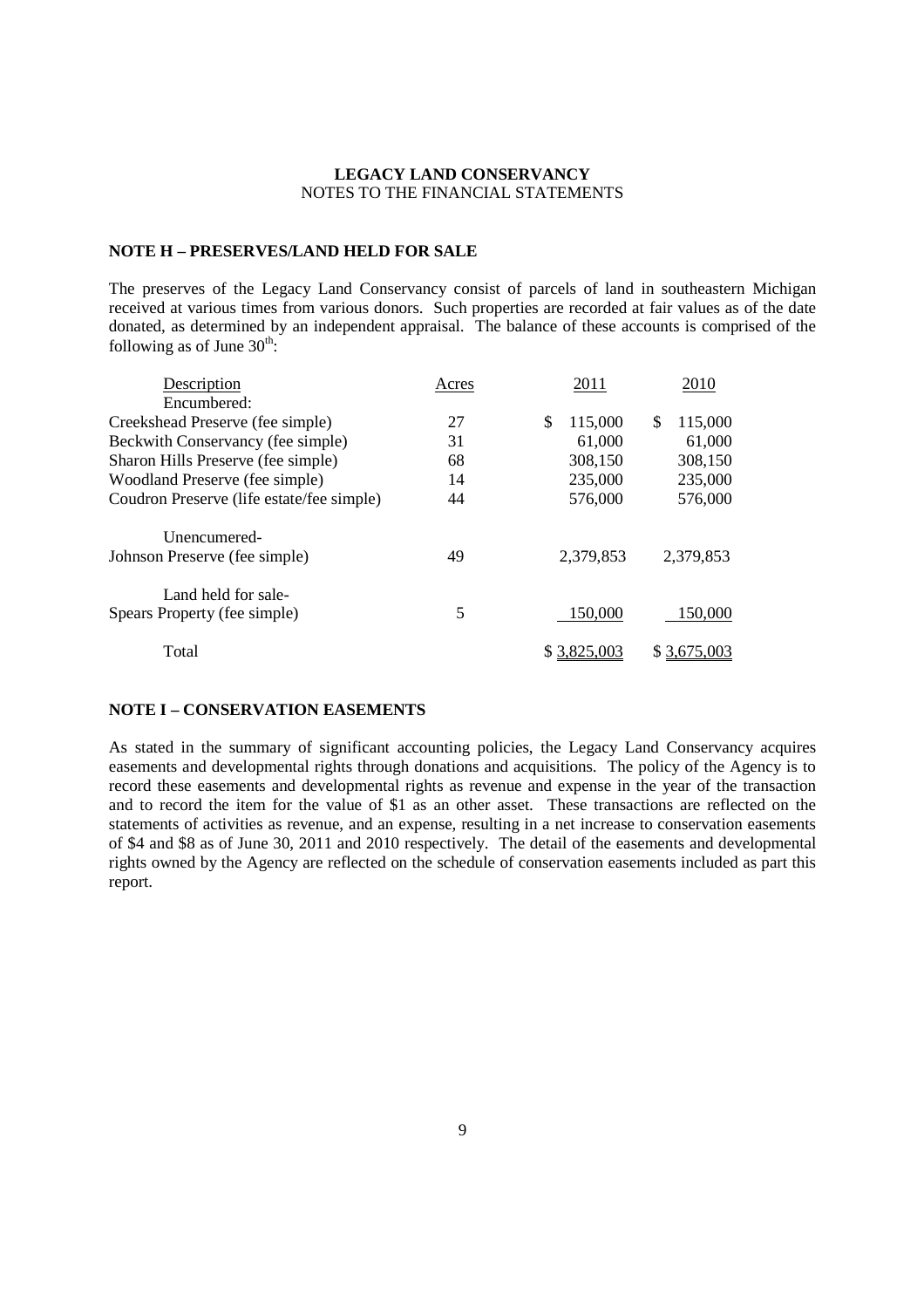#### **NOTE J – EMPLOYEE BENEFIT PLAN**

The Legacy Land Conservancy maintains a SIMPLE (Savings Incentive Match Plan) IRA retirement plan. All employees are eligible to participate. To the extent an employee participates by deferring a portion of their compensation into the plan, the Agency will match the employee's contribution, up to a maximum of three percent of the employee's compensation. During the years ended June 30, 2011 and 2010, the retirement expense incurred by the Agency was \$2,991 and \$2,889 respectively.

#### **NOTE K – SUMMARY OF FAIR VALUE EXPOSURE**

In September 2006, the FASB issued SFAS No. 157, *Fair Value Measurements* ("SFAS 157") – now referred to as ASC 820-10 and subsections – effective for fiscal years beginning after November 15, 2007. SFAS 157 clarifies the definition of fair value for financial reporting, establishes a framework for measuring fair value, and requires additional disclosures about the use of fair value measurements in an effort to make the measurement of fair value more consistent and comparable. The Agency has adopted SFAS 157 for its financial assets and liabilities measured on a recurring and nonrecurring basis. In February 2009, the FASB issued FSP 157-2, which delayed the effective date of SFAS 157 by one year for nonfinancial assets and liabilities.

SFAS 157 defines fair value as the amount that would be received from the sale of an asset or paid for the transfer of a liability in an orderly transaction between market participants, i.e. an exit price. To estimate the price, a three-tier hierarchy is used to prioritize the inputs:

- Level 1: Quoted Prices in active markets for identical securities.
- Level 2: Other significant observable inputs (including quoted prices for similar securities, interest rates, prepayment spreads, credit risk, etc.).
- Level 3: Significant unobservable inputs (including the Agency's own assumptions in determining the fair value of investments).

The inputs and methodology used for valuing the Agency's financial assets and liabilities are not indicators of the risks associated with those instruments.

The following table provides fair value measurement information for financial assets and liabilities measured at fair value on a recurring basis as of June 30:

| Description                      | 2011    | <u> 2010</u> |         |  |
|----------------------------------|---------|--------------|---------|--|
| Level 1: Ouoted Prices in Active |         |              |         |  |
| Markets for Identical Assets     | 620.471 | - S          | 548.487 |  |

The fair value of the Agency's investments in marketable equity and debt securities is based on quoted market prices.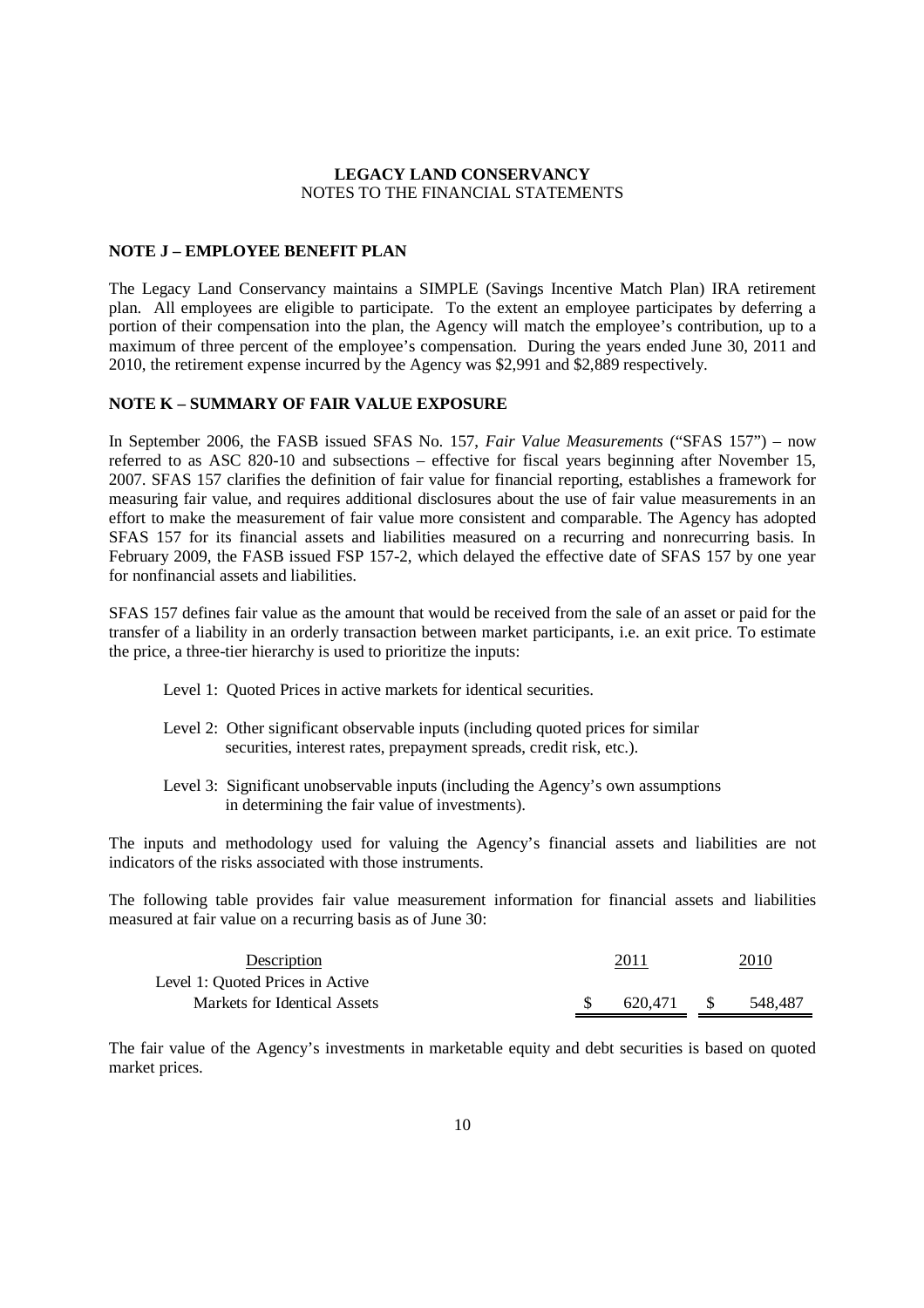#### **NOTE L – COMMITMENTS**

In June 2011, the Agency entered into a Lease Agreement, effective July 1, 2011, to occupy Suite 203, 1100 N. Main Street, Ann Arbor, Michigan which includes 879 rentable square feet. The term of the Lease is for three years ending on June 30, 2014. The Agency shall pay as rent \$13,992 a year in equal monthly installments of \$1,166. This amount is the base rent. In addition, the Agency shall pay as its share of utilities cost \$4,908 in equal monthly installments of \$409. The utilities cost is defined to include janitorial service, electric, gas, water charges and coffee for the common area kitchen. The Agency has also entered into an agreement for the rental of shed space at \$23 per month commencing in August 2009. During the years ended June 30, 2011 and 2010 the Agency had expensed as rent \$11,406 and \$11,433 respectively. Based on current signed agreements future obligations are as follows:

| Year ending June 30, 2012 | \$19,176 |
|---------------------------|----------|
| Year ending June 30, 2013 | \$19.176 |
| Year ending June 30, 2014 | \$19,176 |

#### **NOTE M – SUBSEQUENT EVENTS**

Statement of Financial Accounting Standards No. 165, *Subsequent Events,* establishes general standards of accounting for the disclosures of events that occur after the balance sheet date but before financial statements are issued or are available to be issued. SFAS 165 incorporates into GAAP certain guidance that previously existed under generally accepted auditing standards, which required the disclosure of the date through which subsequent events have been evaluated and whether that date is the date on which the financial statements were issued or available to be issued. The evaluation of subsequent events through August 5, 2011, which was the date the financial statements were available to be issued, revealed no events that are required to be reported within the general standards established under SFAS 165.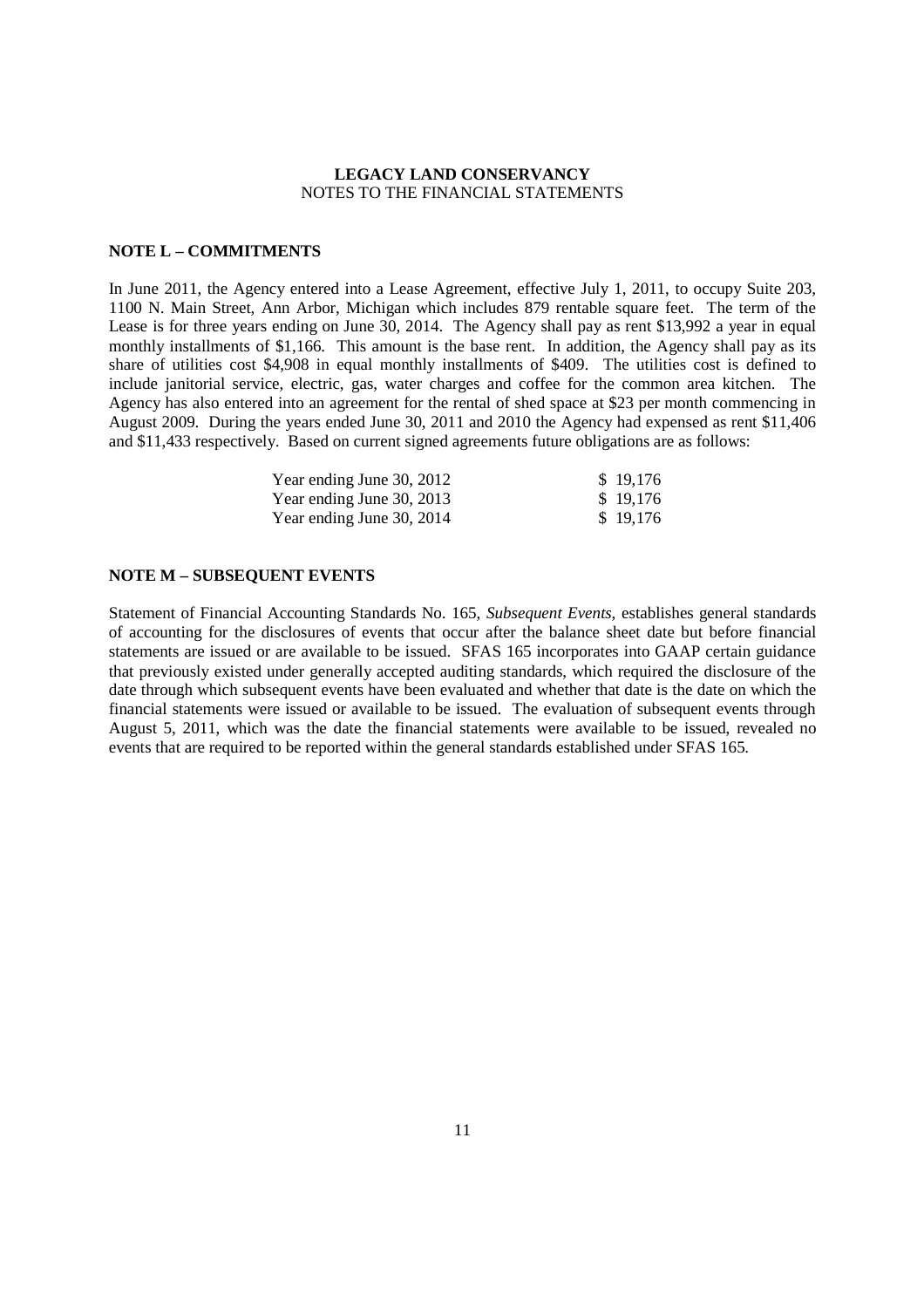# **LEGACY LAND CONSERVANCY** STATEMENTS OF FUNCTIONAL EXPENSES

Years Ended June 30, 2011 and 2010

|                                               | Program                  | Fundraising  | Management   |              |           |
|-----------------------------------------------|--------------------------|--------------|--------------|--------------|-----------|
|                                               | Services                 | Events       | & General    | 2011         | 2010      |
| Salaries and related expenses:                |                          |              |              |              |           |
| Salaries and contract services                | 101,434<br>\$            | \$<br>27,182 | 26,179<br>\$ | \$154,795    | \$161,095 |
| Payroll taxes and benefits                    | 19,294                   | 5,169        | 4,975        | \$<br>29,438 | 33,689    |
| Total                                         | 120,728                  | 32,351       | 31,154       | 184,233      | 194,784   |
|                                               |                          |              |              |              |           |
| <b>Education and Outreach:</b>                |                          |              |              |              |           |
| Print & web design                            | 500                      |              |              | 500          |           |
| Brochures and booklets                        |                          |              |              |              | 93        |
| Community outreach                            | 3,751                    |              |              | 3,751        | 4,029     |
| Media, radio and newspaper                    | 325                      |              |              | 325          | 125       |
| Newsletters and postcards                     | 6,954                    |              |              | 6,954        | 7,051     |
| LLC member events                             | 1,700                    |              | -            | 1,700        | 669       |
| Total                                         | 13,230                   |              |              | 13,230       | 11,967    |
| Land Protection:                              |                          |              |              |              |           |
| Consulting                                    | 32,935                   |              |              | 32,935       | 1,926     |
| Land project expenses                         | 46,248                   |              |              | 46,248       | 15,289    |
| Monitoring                                    | 1,859                    |              |              | 1,859        | 1,137     |
| Taxes & dues                                  | 5,894                    |              |              | 5,894        |           |
| Stewardship                                   | 2,014                    |              |              | 2,014        | 694       |
| Total                                         | 88,950                   |              |              | 88,950       | 19,046    |
|                                               |                          |              |              |              |           |
| Fundraising:                                  |                          |              |              |              |           |
| Cultivate major gifts                         |                          | 406          |              | 406          | 82        |
| Major donor events                            |                          | 177          |              | 177          | 506       |
| Membership renewals                           |                          | 10,481       |              | 10,481       | 1,140     |
| Special project mailings                      |                          | 30           |              | 30           | 5         |
| Prospect campaign/events                      |                          | 16,700       |              | 16,700       | 6,641     |
| Total                                         | $\overline{\phantom{a}}$ | 27,794       |              | 27,794       | 8,374     |
|                                               |                          |              |              |              |           |
| Operating and adminstrative:<br>Audit expense | 4,063                    | 1,089        | 1,048        | 6,200        | 5,900     |
| <b>Bank</b> charges                           | 682                      | 183          | 176          | 1,041        | 1,430     |
| Fees and dues                                 | 3,788                    | 1,015        | 977          | 5,780        | 2,515     |
|                                               |                          | 949          |              |              |           |
| Insurance<br>Miscellaneous                    | 3,540                    |              | 913          | 5,402        | 5,889     |
|                                               |                          |              |              |              | 265       |
| Office supplies                               | 1,109                    | 297          | 286          | 1,692        | 1,068     |
| Postage, mailing and printing                 | 1,867                    | 500          | 482          | 2,849        | 2,373     |
| Rent                                          | 7,474                    | 2,003        | 1,929        | 11,406       | 11,433    |
| Software and IT                               | 3,879                    | 1,040        | 1,001        | 5,920        | 1,837     |
| Staff development                             | 1,600                    | 429          | 413          | 2,442        | 1,206     |
| Strategic planning                            | 296                      | 79           | 76           | 451          | 314       |
| Travel                                        | 345                      | 93           | 89           | 527          | 1,168     |
| Telephone                                     | 1,149                    | 308          | 296          | 1,753        | 1,168     |
| Total                                         | 29,792                   | 7,985        | 7,686        | 45,463       | 36,566    |
| <b>Total Expenses</b>                         | \$252,700                | 68,130<br>\$ | 38,840<br>\$ | \$359,670    | \$270,737 |